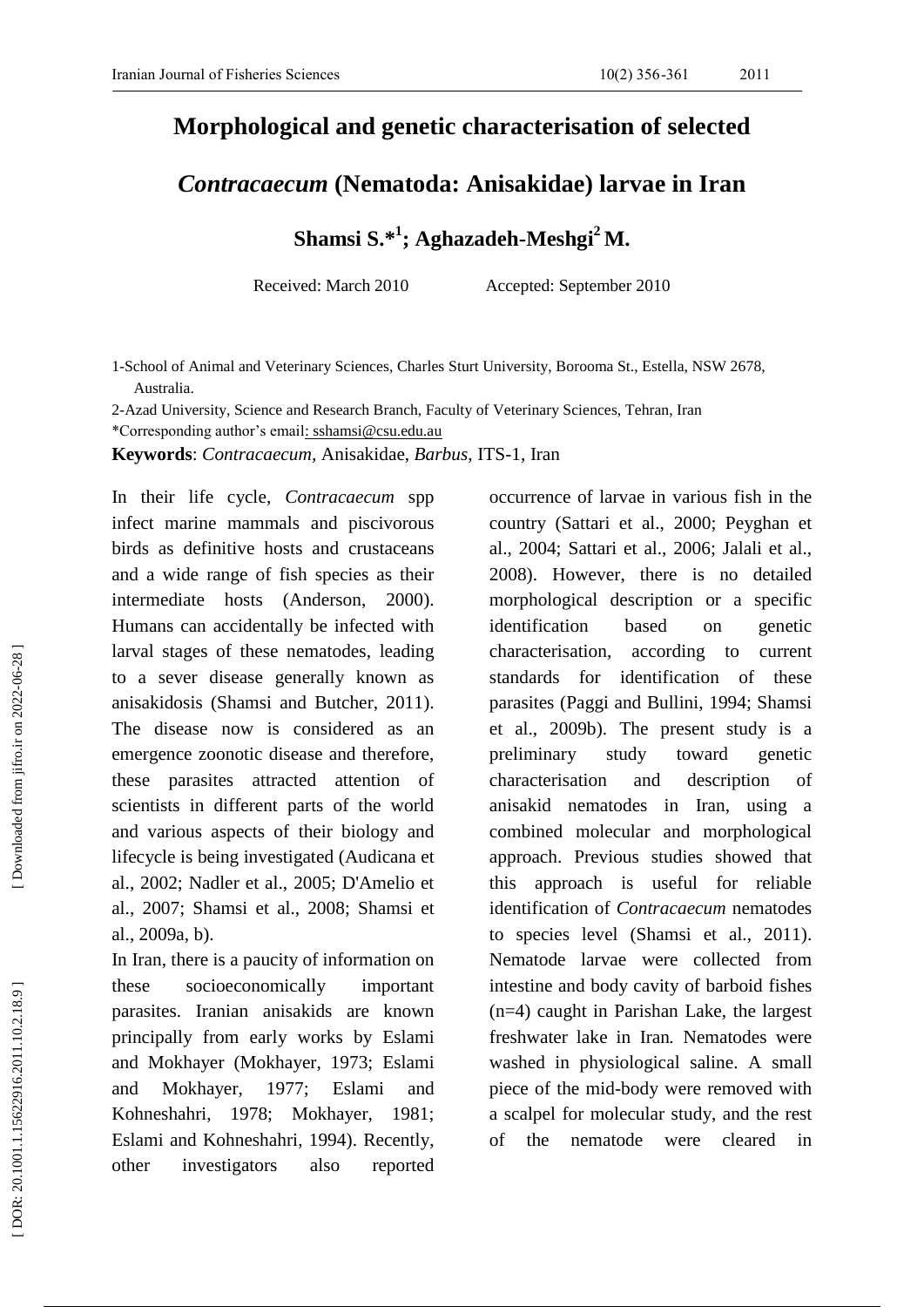lactophenol for morphological examination.

All samples were studied morphologically by light microscopy and characters of systematic importance were measured. All drawings were made to scale with the aid of a camera lucida and measurements were made directly with an eyepiece micrometer. All measurements are given in millimetres, unless stated otherwise. Mean measurements are given, followed by the range in parentheses.

Genomic DNA was isolated from individual specimen by sodium dodecyl sulphate/proteinase K treatment, column purified  $(Wizard^{TM}$  DNA Clean-Up, Promega) and eluted into 30 µl of water. Control DNA was also isolated from the liver of cormorants using the same method. The PCR was used to amplify the ITS -1 region with primer sets SS1 and NC13R (Shamsi et al., 2008 ). The PCR (in a volume of 50 µl) was performed in 10 mM Tris -HCl, pH 8.4, 50 mM KCl, 3 mM MgCl<sub>2</sub>, 250 µM each of dNTP, 50 pmol of each primer and 1.5 U *Taq* polymerase (Promega) in a thermocycler (Biometra) under the following conditions: 94°C for 5 min (initial denaturation), followed by 30 cycles of 94°C, 30 sec (denaturation), 55°C, 30 sec (annealing), 72°C, 30 sec (extension) and a final extension of 72°C for 5 min. One microlitre (10 -20 ng) of genomic DNA was added to each PCR reaction. Samples with cormorants DNA or without genomic DNA were included in the PCR as negative controls; no amplicons were produced in the PCR from these samples. An aliquot (5 µl) of each amplicon was examined on a 1.5 % w/v agarose gel, stained with ethidium bromide

and photographed using a gel documentation system .

Amplicons were purified over mini-columns  $(Wizard<sup>TM</sup> PCR$  Prep, Promega, WI, USA), eluted in 30  $\mu$ l H<sub>2</sub>O and then subjected to automated sequencing (BigDye® chemistry, Applied Biosystems), in both directions, using the same primers as for PCR. Sequences were aligned using the computer program ClustalX (Thompson et al., 1997 ) and then adjusted manually. Polymorphic sites were designated using IUPAC codes. Nucleotide sequence data reported in this paper are available in the GenBank database under the accession numbers FM210433 to FM210436.

Light microscopic examination revealed larval type consistent with *Contracaecum* type in all fish (Fig. 1). Larvae were in third stage of development. Body was relatively thick. Cuticle annulated, forming collar at the anterior end. Lateral interruption at this area in some specimens. Excretory pore opening at anterior end. Oesophagus ends in short, subglobular ventriculus. Intestinal caecum much shorter than ventricular appendix. Intestine broad, filling remainder of body. Gonads not developed. Three anal glands present. Tail sharply pointed, with spine. Table 1 summarizes measurements of systematically important features of larvae.

Following the morphological identification, the ITS-1 region was amplified from genomic DNA samples from individual larvae. ITS -1 was 452 bp in length. The G+C content was 46.02%. Alignment of sequences of *Contracaecum*  larva in this study showed nucleotide variations in alignment positions 20, 161,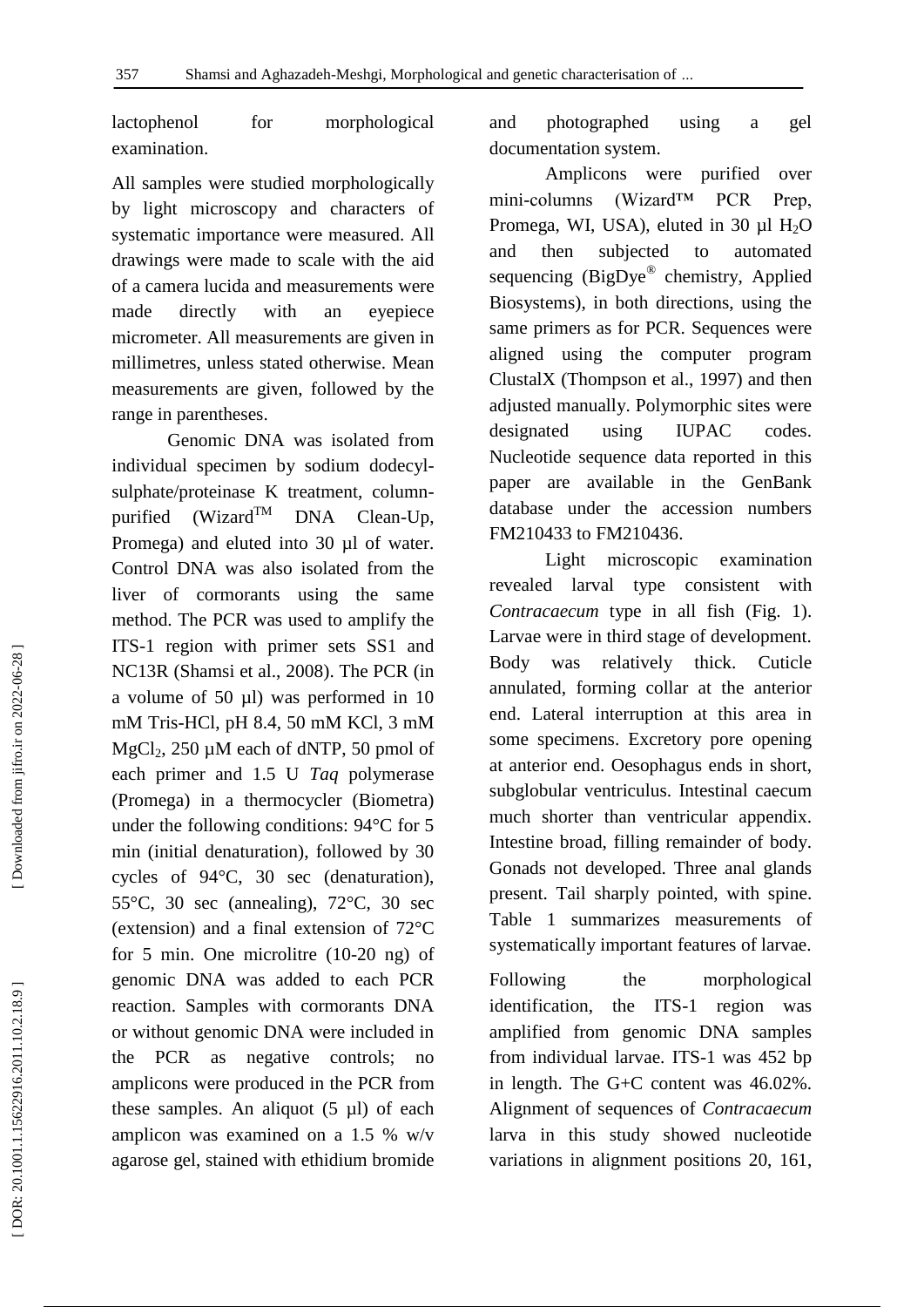372 and 373 (Fig. 2). Based on previous studies on *Contracaecum* spp in Australia (Shamsi et al., 2009b), it seems that nucleotide variation in alignment position 161 is due to a polymorphism. It is very likely that the *Contracaecum* larvae in the present study in fact belong to two distinct

species. Alignment of these larvae with those in GenBank™ showed that they are the most similar to *C. multipapillatum*  (Accession number AM940058) (Shamsi et al., 2008 ). However no identical sequence was present in the GenBank database.



**Figure** 1: *Contracaecum* larval type from *Barbus* sp. (a) anterior end of larva (scale-bar= 0.16 mm); (b) posterior end of larva (scale-bar=  $0.16$  mm).

*C. multipapillatum* is a species complex and it was shown that it comprised at least 3 distinct species occurring in USA, Europe and Australia (D'Amelio et al., 2007; Shamsi et al., 2008). It seems that *Contracaecum* larvae in Iran belong to *C. multipapillatum sensu lato*. However, it is necessary to examine adult species and analyse more specimens for a final and precise conclusion. Although, in the present study ITS -1 of larval anisakid from barboid fish did not genetically match with known reference sequences (ITS -1 rDNA) derived from adult nematodes available in current gene databases, the sequences obtained can be used as a basis for future work on anisakid nematodes in other Iranian hosts. Given that sequence data for all *Contracaecum* spp. are not available in GenBank yet, it is not surprising that not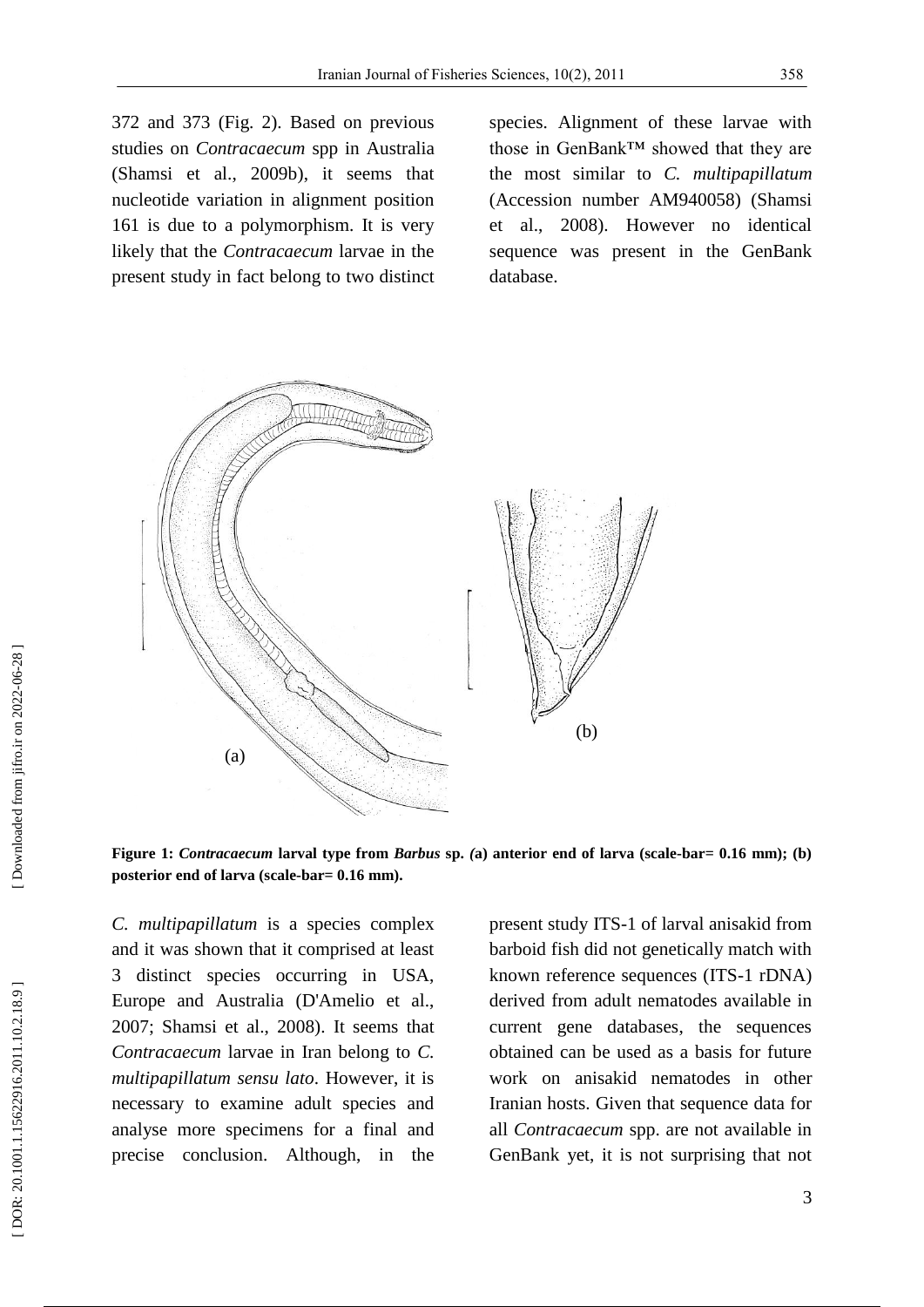[DOR: 20.1001.1.15622916.2011.10.2.18.9]

[Downloaded from jifro.ir on 2022-06-28]

all sequences obtained from larvae can be matched with sequences obtained from adult nematodes.

|          | $>$ ITS-1                                                       |  |
|----------|-----------------------------------------------------------------|--|
| FM210435 | TCGAGCTAAACCATAAAAGCCTCCATACTTGCATACCTTCCATTTGCAAGTACTAGTGA 60  |  |
| FM210436 |                                                                 |  |
| FM210434 |                                                                 |  |
| FM210433 |                                                                 |  |
| FM210435 | CCATGCAGTAAGGCACGCACATGTGGTGGCAGCCGTTCGCTGTTGCTTATTTAAGCGTA 120 |  |
| FM210436 |                                                                 |  |
| FM210434 |                                                                 |  |
| FM210433 |                                                                 |  |
| FM210435 | TTGGCGAACAATGGCTCGTGCTTTACTGGGTGTTGAGGGGAAATAGGTGATTCACCGTG 180 |  |
| FM210436 |                                                                 |  |
| FM210434 |                                                                 |  |
| FM210433 |                                                                 |  |
| FM210435 | TAGTAGGTGATTCGAGAGCGCCTATTTCCTCGTTACGTTAACAACGGTGTCCACTTTGG 240 |  |
| FM210436 |                                                                 |  |
| FM210434 |                                                                 |  |
| FM210433 |                                                                 |  |
| FM210435 | GTCTACGCTCCACCTAGCTACTGCCTGGACCGTCGGTAGCAATGAAAGGTGGGGAGATA 300 |  |
| FM210436 |                                                                 |  |
| FM210434 |                                                                 |  |
| FM210433 |                                                                 |  |
| FM210435 | TTCCTCCTCGTGAGTTGAGCAGACTTAATGAACCCGGCTAGAGGGTCGCCAAAAACCAA 360 |  |
| FM210436 |                                                                 |  |
| FM210434 |                                                                 |  |
| FM210433 |                                                                 |  |
| FM210435 | CACACACACACACATTCATTTTAAACTTATGTATATCGATGAATCATGATGTGCTCCAA 420 |  |
| FM210436 |                                                                 |  |
| FM210434 |                                                                 |  |
| FM210433 |                                                                 |  |
| FM210435 | TTATGGAGACATGTATGTGATGAGTCGTTAAGTA 454                          |  |
| FM210436 |                                                                 |  |
| FM210434 |                                                                 |  |
| FM210433 |                                                                 |  |

**Figure 2 : Alignment of sequences of ITS -1 regions of** *Contracaecum* **larval type in the present study. Polymorphic sites were designated using International Union of Pure and Applied Chemistry (IUPAC) codes.**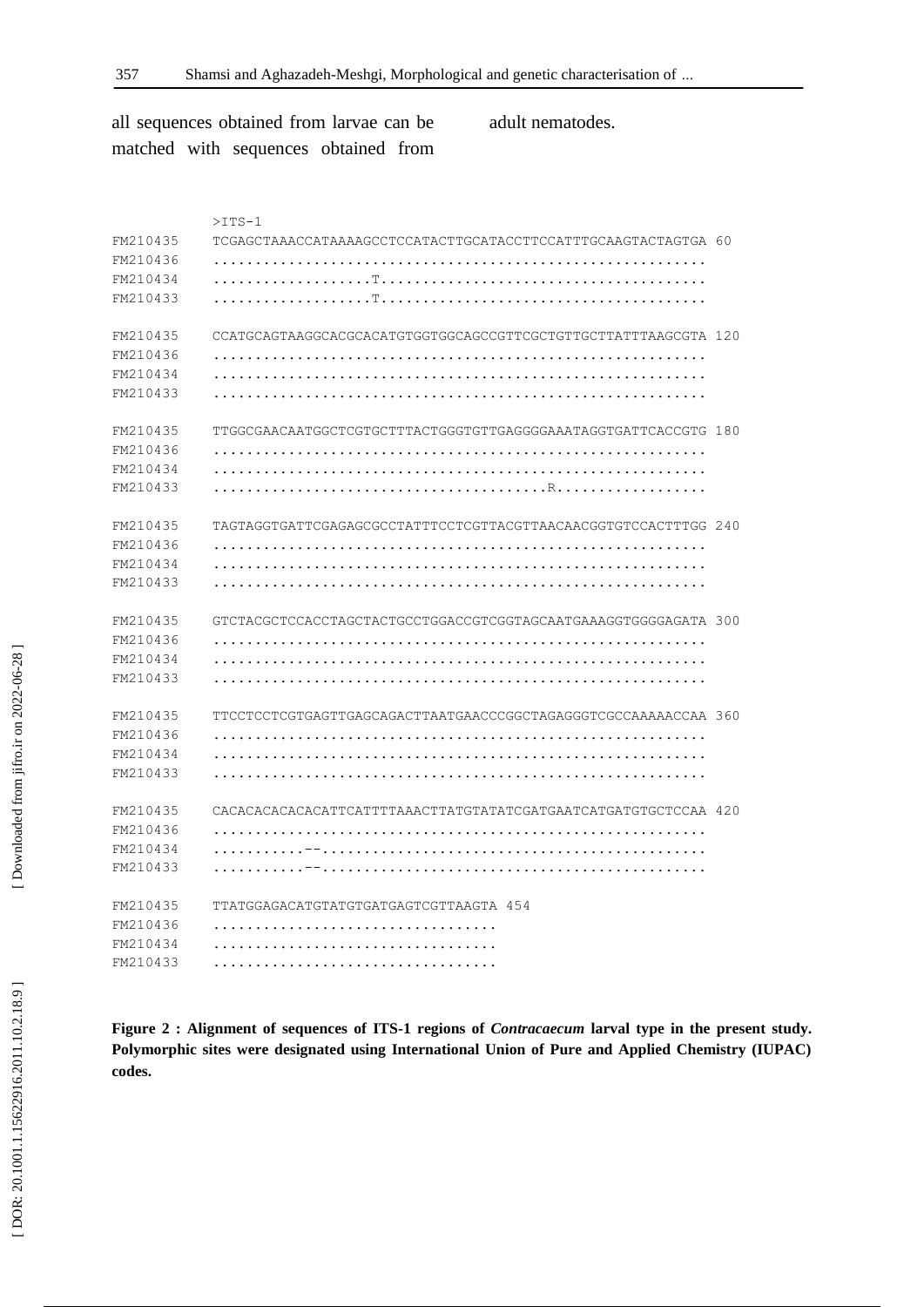| Parameters                       | Number   | Minimum | Maximum | Mean  |
|----------------------------------|----------|---------|---------|-------|
|                                  | examined |         |         |       |
| Total length                     | 11       | 13.28   | 24.54   | 19.26 |
| Maximum width                    | 12       | 0.52    | 0.89    | 0.74  |
| Length of oesophagus             | 10       | 1.56    | 2.28    | 1.98  |
| Intestinal caecum                | 10       | 1.07    | 1.95    | 1.45  |
| Ventricular appendix             | 10       | 0.36    | 2.08    | 0.74  |
| Distance of nerve<br>ring<br>to  | 12       | 0.23    | 0.36    | 0.28  |
| anterior end                     |          |         |         |       |
| Distance of anys to posterior 12 |          | 0.09    | 0.16    | 0.12  |
| end                              |          |         |         |       |
| Ventriculus                      | 7        | 0.08    | 0.13    | 0.11  |

**Table 1: Measurements of systematically important feature s in larvae in the present study (in millimetre)**

Characterisation of adult parasites from definitive hosts in the area of symatry and alignment of the sequences between larval stages and adult nematodes can be promising for identification of these parasites which in turn will be beneficial for the management of the fisheries resources and wildlife populations.The ability to accurately identify and distinguish among species of anisakid nematodes, including *Contracaecum* spp in different hosts and at any developmental stage has important implications for studying their systematics, population biology and ecology as well as for controlling the diseases they cause.

In conclusion, this is the first step toward molecular study of anisakids in Iran . While the prevalence of this parasite group is usually high, there is no information on their ecology or human health significance in the country. While the interpretations from the present data are limited due to the relatively small sample size, the molecular approach provides a unique basis for exploring the composition of their populations in a broader range of fish species as well as in

their definitive hosts, including their genetic structure and their ecology.

## **Acknowledgment s**

Authors are grateful to late Dr Behiar Jalali and Dr Iraj Moobedi from Tehran University of Medical Sciences for their useful advises during this research .

## **References**

- **Anderson, R. C., 2000.** *Nematode parasites of vertebrates: Their development and transmission,*  Wallingford, UK: CABI Publishing.
- **Audicana, M. T., Ansotegui, I. J., Fernandez de Corres, L. and Kennedy, M. W., 2002.** *Anisakis simplex*: Dangerous - dead and alive? *Trends in Parasitology,* 18( **1** ) **,** 20 -25.
- **D'Amelio, S., Barros, N. B., Ingrosso, S., Fauquier, D. A., Russo, R. and Paggi, L., 2007.** Genetic characterization of members of the genus contracaecum (nematoda: Anisakidae) from fish -eating birds from west -central florida, USA, with evidence of new species. *Parasitology,* 134( **7** ) **,** 1041 -1051.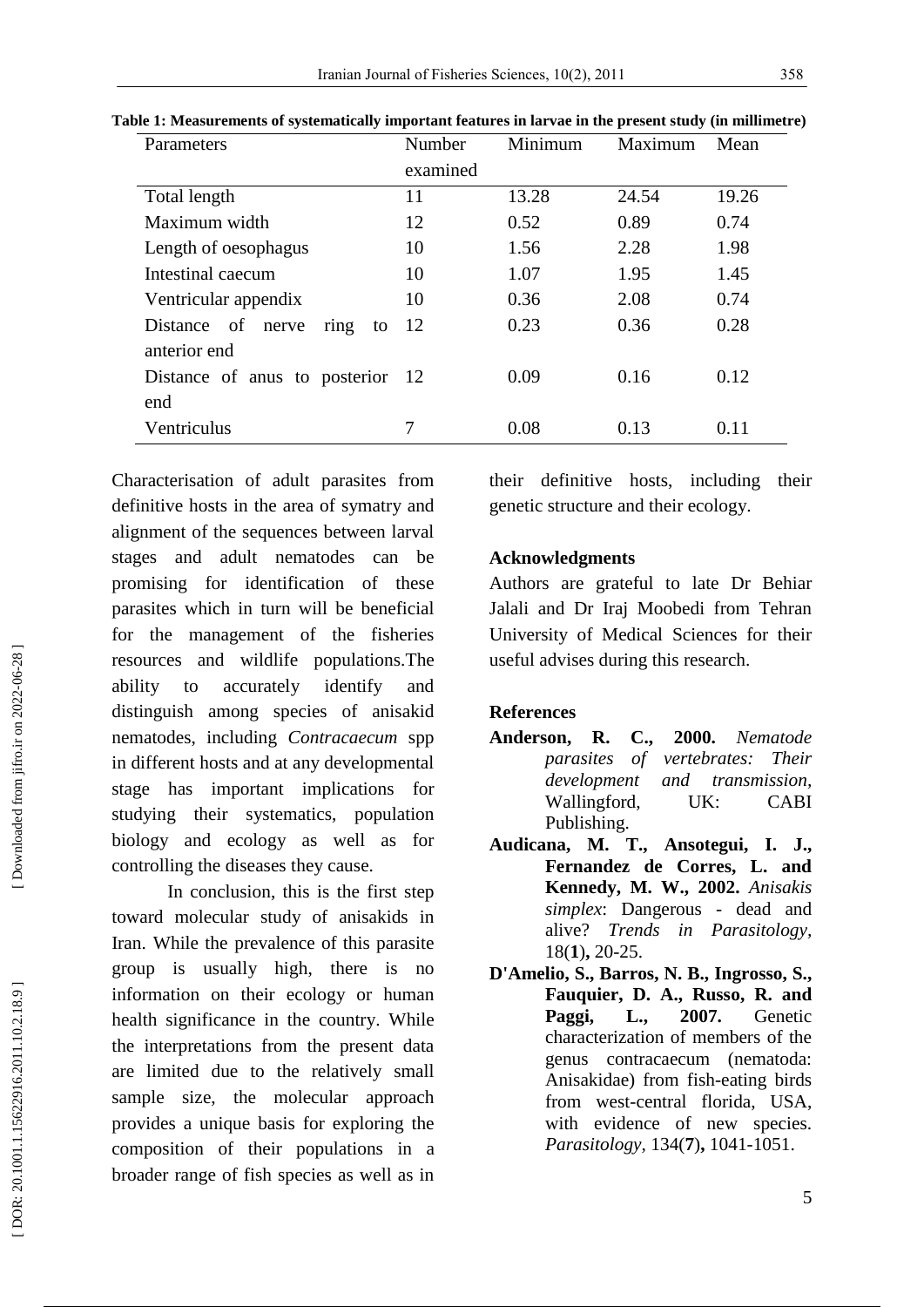- **Eslami, A. and Mokhayer, B., 1977.** Nematode larvae of medical importance found in market fish in iran. *Pahlavi Medical Journal,* 8( **3** ) **,** 345 -348.
- **Eslami, A. and Kohneshahri, M., 1978.** Study on the helminthiasis of rutilus frisii katum from the south caspian sea. *Acta Zoologica et Pathologica Antverpiensia,* (**70** ) **,** 153 -155.
- **Eslami, A. and Kohneshahri, M., 1994.** Study on the helminthiasis of rutilus frisiikatum from the south caspian sea. *Archive of the Faculty of Veterinary Medicine, Tehran University,* 6 **,** 108 -110.
- **Jalali, B., Barzegar, M. and Nezamabadi, H., 2008.** Parasitic fauna of the spiny eel, mastacembelus mastacembelus banks et solander (teleostei: Mastacembelidae) in iran. *Iranian Journal of Veterinary Research,* 9( **2** ) **,** 158 -161.
- **Mokhayer, B., 1973.** List of parasites of iranian sturgeons. *Journal of the Veterinary Faculty, University of Tehran,* 29( **1** ) **,** 1 -12.
- **Mokhayer, B., 1981.** Parasites of fish in the sefid rud basin. *Journal of Veterinary Faculty University of Tehran,* 36( **4** ) **,** 61 -75.
- **Nadler, S. A., D'Amelio, S., Dailey, M. D., Paggi, L., Siu, S. and Sakanari, J. A., 2005.** Molecular phylogenetics and diagnosis of *anisakis*, *pseudoterranova*, and *contracaecum* from northern pacific marine mammals. *Journal of Parasitology,* 91( **6** ) **,** 1413 -1429.
- **Paggi, L. and Bullini, L., 1994.** Molecular taxonomy in anisakids. *Bulletin of the Scandinavian*  Society of Parasitology, 4, 25-39.
- **Peyghan, R., Rod, N. H. and Desfuli, A. Y., 2004.** Determination of parasitic helminths in persian gulf grouper, (epinephelus coioides), and silver pomfret, (stromateus

cinereus). *Pajouhesh -va - Sazandegi. In Animal and Fisheries*  Sciences, (62), Pe49-Pe55.

- **Sattari, M., Mokhayer, B., Eslami, A. and Bokaei, S., 2000.** Parasites of acipenser persicus (chondrostei: Acipenseridae) from south -west of caspian sea. *Journal of the Faculty of Veterinary Medicine, University of Tehran,* 55( **3** ) **,** 19 -24.
- **Sattari, M., Mokhayer, B. and Shafii, S., 2006.** Parasitic worms of persian sturgeon (acipenser persicus borodin, 1897) from the southwest of the caspian sea. *Bulletin of the European Association of Fish Pathologists,* 26( **3** ) **,** 131 -136.
- **Shamsi, S., Gasser, R., Beveridge, I. and Shabani, A. A., 2008.** *Contracaecum pyripapillatum* n. Sp. And a description of *c. Multipapillatum* (von drasche, 1882) from the australian pelican, *pelecanus conspicillatus*. *Parasitology Research,* **5** ) **,** 103 1 -1039.
- **Shamsi, S., Norman, R., Gasser, R. and Beveridge, I., 2009a.** Genetic and morphological evidences for the existence of sibling species within *contracaecum rudolphii* (hartwich, 1964) (nematoda: Anisakidae) in australia. *Parasitology Research,* 105( **2** ) **,** 529 -538.
- **Shamsi, S., Norman, R., Gasser, R. and Beveridge, I., 2009b.** Redescription and genetic characterization of selected *contracaecum* spp. (nematoda: Anisakidae) from various hosts in australia. *Parasitology Research,* 104( **6** ) **,** 1507 -1525.
- **Shamsi, S. and Butcher, A. R., 2011.** First report of human anisakidosis in australia. *Medical Journal of Australia,* 194( **4** ) **,** 199 -200.
- **Shamsi, S., Gasser, R. B. and Beveridge, I., 2011.** Mutation scanning coupled sequencing of nuclear ribosomal DNA spacers as a tool